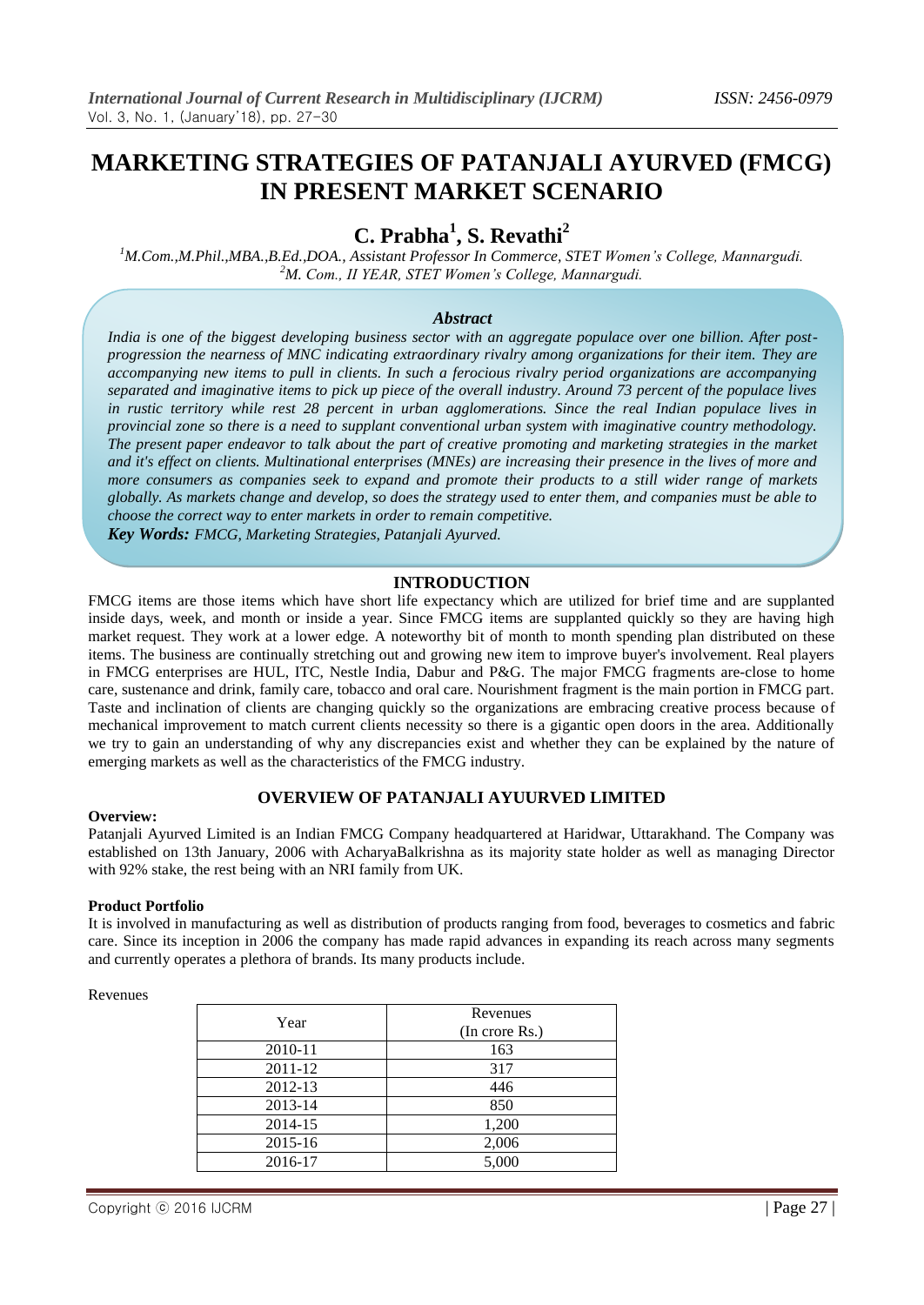### **Production**

Patanjali Food and Herbal Park at Haridwar is the main production facility operated by Patanjali Ayurved. The company plans to establish further units in India and in Nepal. In 2016, the Patanjali Food and Herbal Park was given a full-time security cover of 35 armed Central Industrial Security Force (CISF) commandos. The park will be the eighth private institute in India to be guarded by CISF paramilitary forces. Baba Ramdev is himself a "Z" category protective of central paramilitary forces.

#### **Products**

PatanjaliAyurved produces products in the categories of personal care and food. The company manufactures 444 products including 45 types of cosmetic products and 30 types of food products. According to Patanjali, all the products manufactured by Patanjali are made from Ayurveda and a natural component Patanjali has also launched beauty and baby products. PatanjaliAyurvedic manufacturing division has over 300 medicines for treating a range of ailments and body conditions, from common cold to chronic paralysis.

Patanjali launched instant noodles on 15 November 2015. Food Safety and Standards Authority of India slapped a notice on the company as neither Patanjali nor Aayush, which are the two brand names under which Patanjali got licenses, have got any approval for manufacturing instant noodles.

In 2016, Patanjali has announced to enter the textile manufacturing centre. The company is reported to manufacture not only traditional clothes such as KurtaPayjama but also popular western clothes such as jeans.

On November 5, 2016, Patanjali announced that it will set up a new manufacturing plant Patanjali Herbal and Mega Food Park in Balipara, Assam by investing 1,200 crore (US\$180 million) with the manufacturing capacity of 1,000,000 tonnes (2.2×109 lb) of goods per year. The new plant will be the largest facility of Patanjali in India and will be operational by March 2017. Patanjali already has around 50 manufacturing units across.

#### **Sales & Distribution**

Patanjali Ayurved sells through nearly 4,700 retail outlets as of May 2016. Patanjali also sells its products online and is planning to open outlets at railway stations and airports. Patanjali Ayurveda has tied up with Pattie Group and Kishore Biyani's Future Group on 9 October 2015 As per the tie-up with Future Group, all the consumer products of Patanjali will be available for the direct sale in Future Group outlets. Patanjali Ayurveda products are also available in modern trade stores including Reliance retail, Hyper city and Star Bazaar apart from online channels PatanjaliAyurved, co-founded by yoga guru Ramdev, is targeting Rs 10,000-crore revenue in 2016-17, after sales grew 150 per cent in the previous financial year to Rs 5,000 crore. PatanjaliAyurved has also started its FMCG expansion in form of dealership and distributorship channels across the country and expects wider growth in overseas distribution as well.

# **RESEARCH METHODOLOGY**

#### **Research Objectives**

The principle target of this research is to: build up an unmistakable comprehension about the distinctive research guides related toward investigations of showcasing techniques andinvestigate and break down the diverse philosophies actualized by the scientists in the field of advertising methodologies utilized by another FMCG Organization.

The goals of this examination are as per the following:-

- 1. To study the increasing growth of profit of Patanjali products.
- 2. To study the factor responsible for growth.
- 3. To study the Marketing strategies that is unique to attract the people to buy Patanjali Product.

#### **Research Methods**

This paper depends on secondary data where sources have been utilized to gather data about "Patanjali" brands. Diaries, articles, research reports and government records were explored to get the knowledge of the past intercessions. Web references have additionally been accomplished for accomplishing the reason and goals of the review. Data has been sourced from different books, exchange diaries, government distributions and web. What's more, research is expressive in nature.

## **Limitation of the Study**

As the research have done through the secondary data where research, data, realities, data have as of now gave either on books, reports, newspapers, sites and so forth. Raw numbers are not straightforwardly accumulated from the organization so that data or data may change from the genuine realities. What's more, time compel has disallowed from diving deep into the subject because of time imperatives study is confined to constrained spots/urban communities as it were.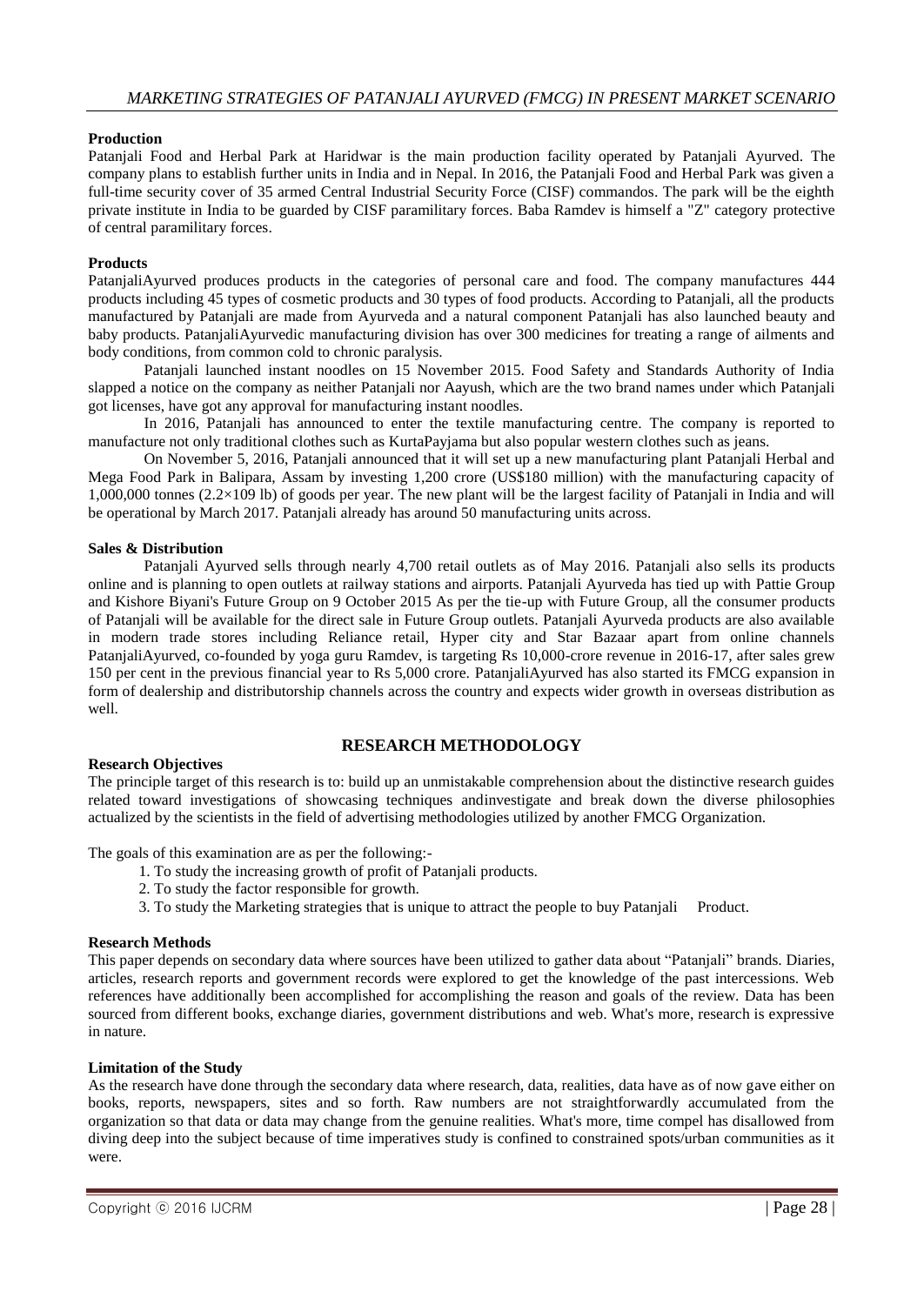## **Marketing strategies by PatanjaliAyurved Ltd**

Industry sources indicate that Patanjali's market share is likely to be around 5% by end 2015. This is a big success in this category, which had just three players until now. (Credit Suisse).Patanjali likely to more than double its revenue to Rs 5,000 crore in FY16 from Rs. 2000 crore in FY15. (Reliance securities) Sales and Distribution. PatanjaliAyurved sells through nearly 4000 retail outlets as of 2015.Patanjali also sells its products online and is planning to open outlets at railway stations and airports. Patanjali Ayurveda has tied up with Pittie Group and Kishore Biyani's Future Group on 9 October 2015. As per the tie-up with Future Group, all the consumer products of Patanjali will be available for the direct sale in Future Group outlets. Patanjali Ayurveda products are also available in modern trade stores including Reliance retail, hyper city and Star Bazaar apart from online channels. Defense organization DRDO entered into licensing agreements with Patanjali Ayurveda for transfer of technology.

## THE FACTORS RESPONSIBLE FOR THE GROWTH AND THE DEMAND INCLINATION OF PATANJALI **PRODUCTS**

Patanjali outperformed in merely half of a decade and became a Brand, demand for the Patanjali products inclined enormously. The success of brand Patanjali happened due to these factors – Opportunist Strategy (Struck the hammer when the iron was red hot) – In a recent case we seen that Patanjali had skimmed the Opportunity and launched their new product Patanjali Atta Noodles when the biggest competitor of leading brand Maggie, was not in the game. It is a lesson to keep your hammer ready for the favorable conditions.

Built a strong fan base and the followers trust – Before Patanjali came into the picture and before launching the full-fledged marketing campaign, a large number of people were trusted him and following Baba Ramdev and the idea that yoga was solutions to many problems. Yoga Guru adopted "Telling is the new selling!" concept. Instead of focus on selling Patanjaliproducts ;he started working on building relations with them. "People do not buy goods and service. They buy relations, stories, and magic." – Seth Godin.

Brand should be visible always – From 1993 Himalayan caves of the Hindu pilgrim town of Gangotri to 2011 "anti corruptionandolan" in support of Jan Lokpal Bill Yoga guru have taken out all the buzz and able to create a image visibility for each and every age, gender, cast, religion over the world.

Smart pricing – Patanjali products are cheaper than its peers in the same category. As per the AcharyaBalkrishna the input costs is too low because they directly source raw material from the farmers and middlemen are not entertained, and the brand have its own face to promoting brand, so cost for the brand ambassador is negligible as well salaries are also modest. Since the production and promotion cost isless than the other companies are spending, it directly lessens the product cost. But there are some categories where people may not buy his suggestions and may not switch to Patanjali, if people don't find a satisfactory reason. For such categories Yoga guru has put the price card but not all Patanjali products are cheap but most have 10-20% lesser cost than its rival products.

Awareness strategy through Social Media – Now a days the digital world like Face book, Twitter, Instagram, blogs and web pages are more effective and prompt to promote and advertise the product. The same product awareness strategy has been adopted by the brand Patanjali to spread the awareness about the Patanjali products to educate and to engage people through the social media over the world. Even Yogaguru has more than 7.4 million likes on Face book and 623 thousands of followers on twitter as of November 2016. Where he interacts with the followers on Twitter and Face book by organizing live chats and also informed them about new camps, events, product announcement.

Retail outlets Trust and Faith – Previously, we used to get all the products only in PatanjaliAyurvedicstores located in rare cities, now you can get them from every town today even though you can buy Patanjali products in Big Bazaar as well. If you ever visit to a Patanjali retail outlet, you would not only find herbal medicines but also licensed AyurvedicDoctor for a free and expertise consultation. This trust and faith are the major reasons why people feel connected to Patanjali.

Variety of products –The major step towards success is its variety of products in each and every segment, brand Patanjali is not only focusing on medicinal products but also focusing on herbal products of personal care, grocery, nutrition and supplements, home care etc.

### **FUTURE PROSPECTUS OF PATANJALI**

#### Rural Push:

Rural market accounts for over 70% of India's 1.21 billion population but contributes only 9% in the FMCG Industry. Thus increasing distribution and support infrastructure in rural areas is a key area where the it needs to focus. Increment in Research and Development:

FMCG brands would need to concentrate on R&D and advancement as a method for development. In this period of extraordinary rivalry, organizations that keep on doing great would be the ones that have a culture that elevates utilizing client bits of knowledge to make either the up and coming era of items or now and again, new item classes. Along these lines Patanjali would need to contribute a great deal of capital and exertion into huge innovative work of more up to date item classifications.